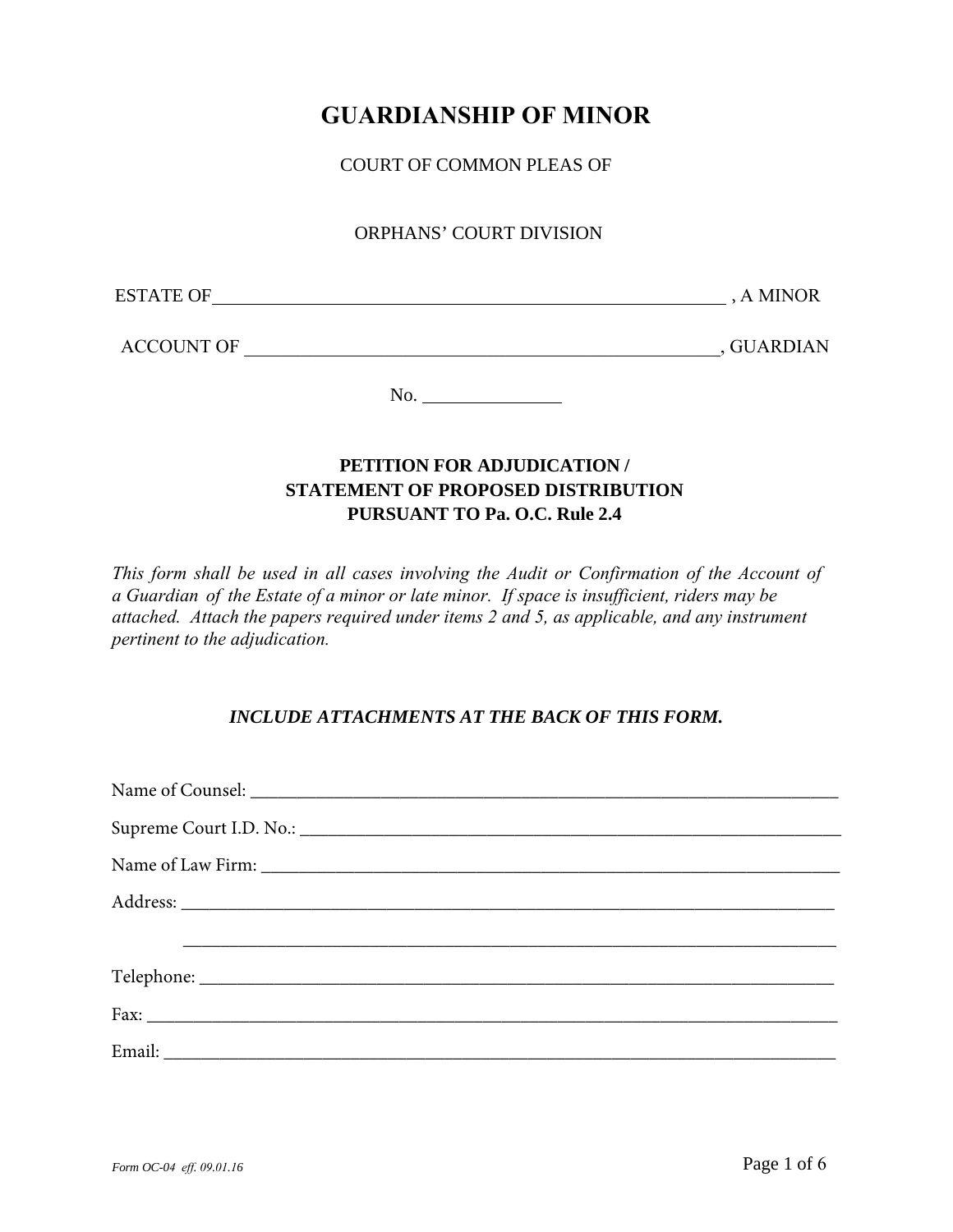1. Name(s) and address(es) of Petitioner(s): Petitioner: Petitioner: *Name:* 

*Address:* <u> 2000 - Jan Samuel Barbara, poeta establecea establecea establecea establecea establecea establecea establecea</u>

Identify any Guardian of the Estate who have not joined in the Petition for Adjudication/Statement of Proposed Distribution and/or the Account and state reason:

2. Judicial District or County Appointing Guardian: \_\_\_\_\_\_\_\_\_\_\_\_\_\_\_\_\_\_\_\_\_\_\_\_\_

| Date of Appointment as Guardian: |  |
|----------------------------------|--|
| Attach copy(ies) of Decree(s).   |  |

3. A. Explain the reason for filing this Account (if minor has come of age, state date minor attained majority).

B . Is this the first accounting for this estate? . . . . . . . . . . . . . . . . . . . . . Yes No

| If not, identify prior accountings, the accounting periods covered, and the dates of |  |  |  |
|--------------------------------------------------------------------------------------|--|--|--|
| adjudication of the prior accountings.                                               |  |  |  |

4. A. Identify each unpaid claim against the minor or the minor's estate and describe in detail *(if none, so state)*: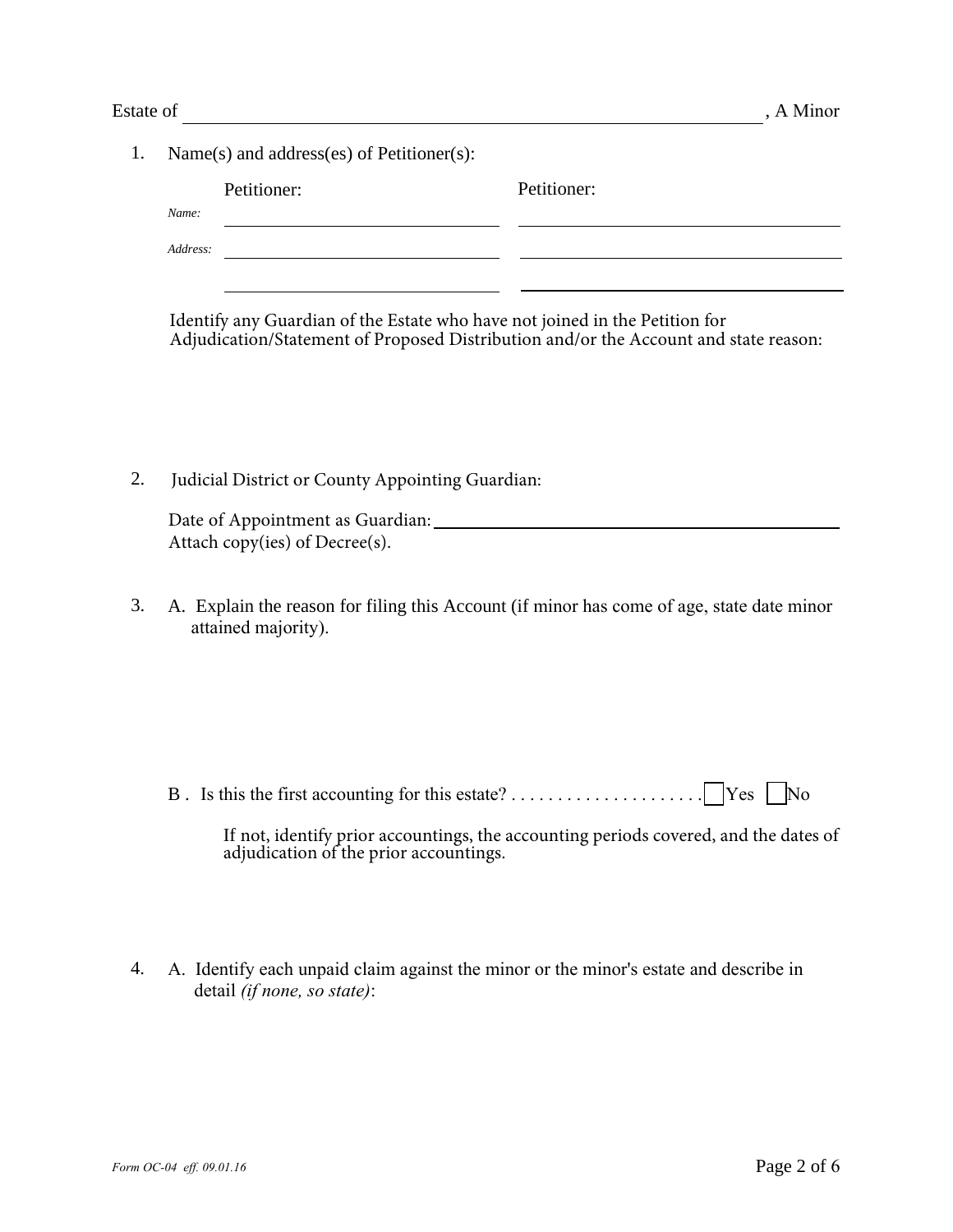B. Describe in detail any questions requiring adjudication and state the position of the Petitioner(s) as to each question:

C. If guardian or attorney fees are being claimed, state amount and the period covered for the requested fees:

- 5. Written Notice of the Account's filing as required by Pa. O.C. Rule 2.5 has been or will be given to all interested parties listed in item 6 below. In addition, notice of any known unpaid claim not admitted, all questions requiring adjudication, and any requested fees as discussed in item 4 above has been or will be given to all persons affected thereby.
	- A. If Notice has been given, attach a copy of the Notice as well as a list of the names and addresses of the parties receiving such Notice.
	- B. If Notice is yet to be given, a copy of the Notice as well as a list of the names and addresses of the parties receiving such Notice shall be submitted at the Audit or filed before the date of the last day for filing objections in counties without separate Orphans' Court Divisions together with a statement executed by a Petitioner or counsel certifying that such Notice has been given.
	- C. If any such interested party is not *sui juris* (e.g., minors or incapacitated persons), Notice of the Account's filing has been or will be given to the appropriate representative on such party's behalf as required by Pa. O.C. Rule 4.2.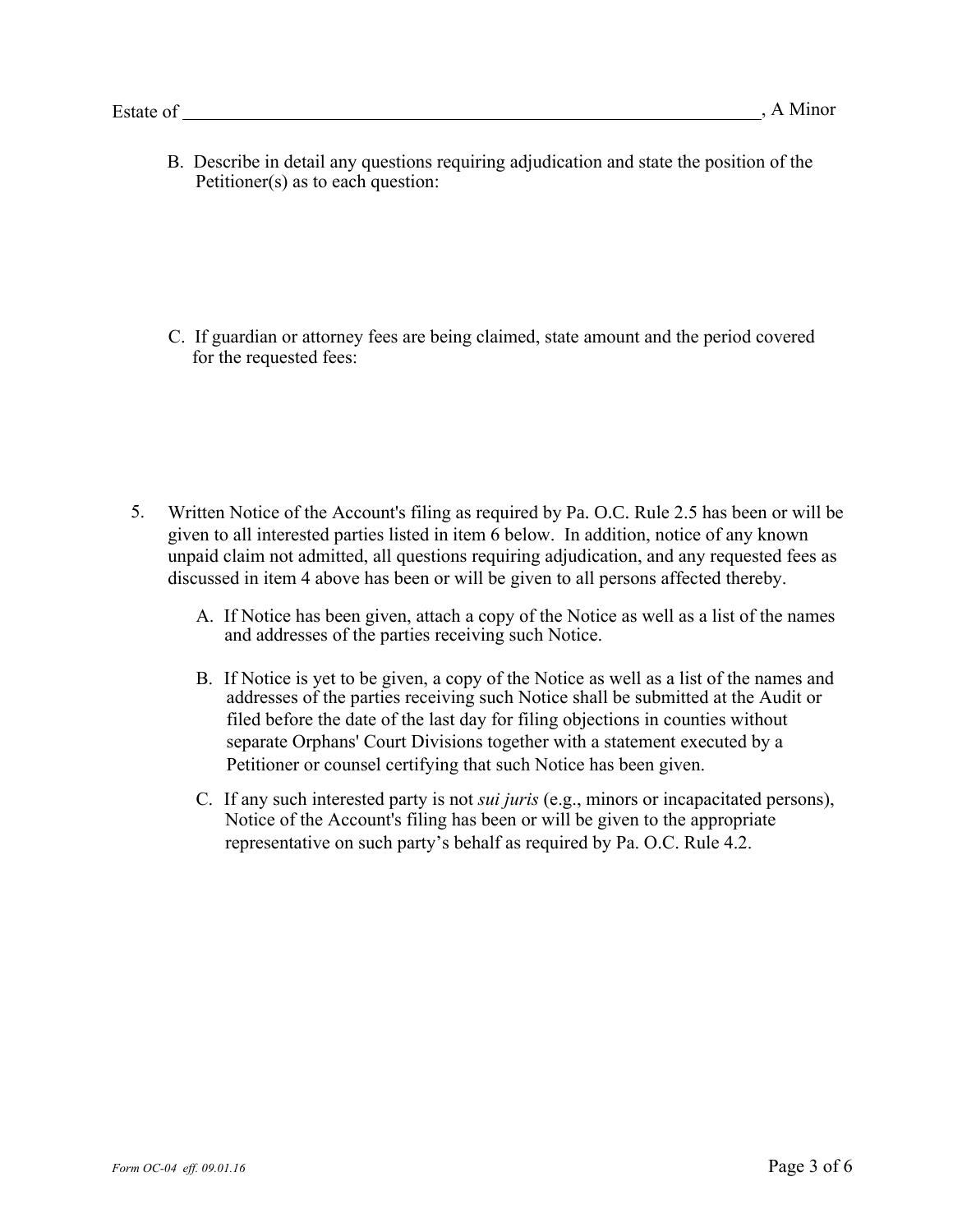- List all parties of whom Petitioner(s) has/have notice or knowledge, having or claiming 6. any interest in the estate, including the minor's heirs at law. This list shall:
	- A. State each party's relationship to the minor and the nature of each party's interest(s):

| Name and Address of Each Interested Party | Relationship and Comments, if any | Interest |
|-------------------------------------------|-----------------------------------|----------|
|                                           |                                   |          |
|                                           |                                   |          |
|                                           |                                   |          |
|                                           |                                   |          |
|                                           |                                   |          |
|                                           |                                   |          |
|                                           |                                   |          |
|                                           |                                   |          |
|                                           |                                   |          |
|                                           |                                   |          |
|                                           |                                   |          |
|                                           |                                   |          |

B. Identify each party who is not *sui juris* (e.g., minors or incapacitated persons). For each such party, give date of birth, the name of each Guardian and how each Guardian was appointed. If no Guardian has been appointed, identify the next of kin of such party, giving the name, address and relationship of each.

C. State why a Petition for Guardian/Trustee *Ad Litem* has or has not been filed *(see Pa. O.C. Rule 5.5).*

7. If prescribed by local rule as permitted by Pa. O.C. Rule 2.9, is the Court being asked to direct the filing of a Schedule of Distribution? . . . . . .  $\Box$  Yes  $\Box$  No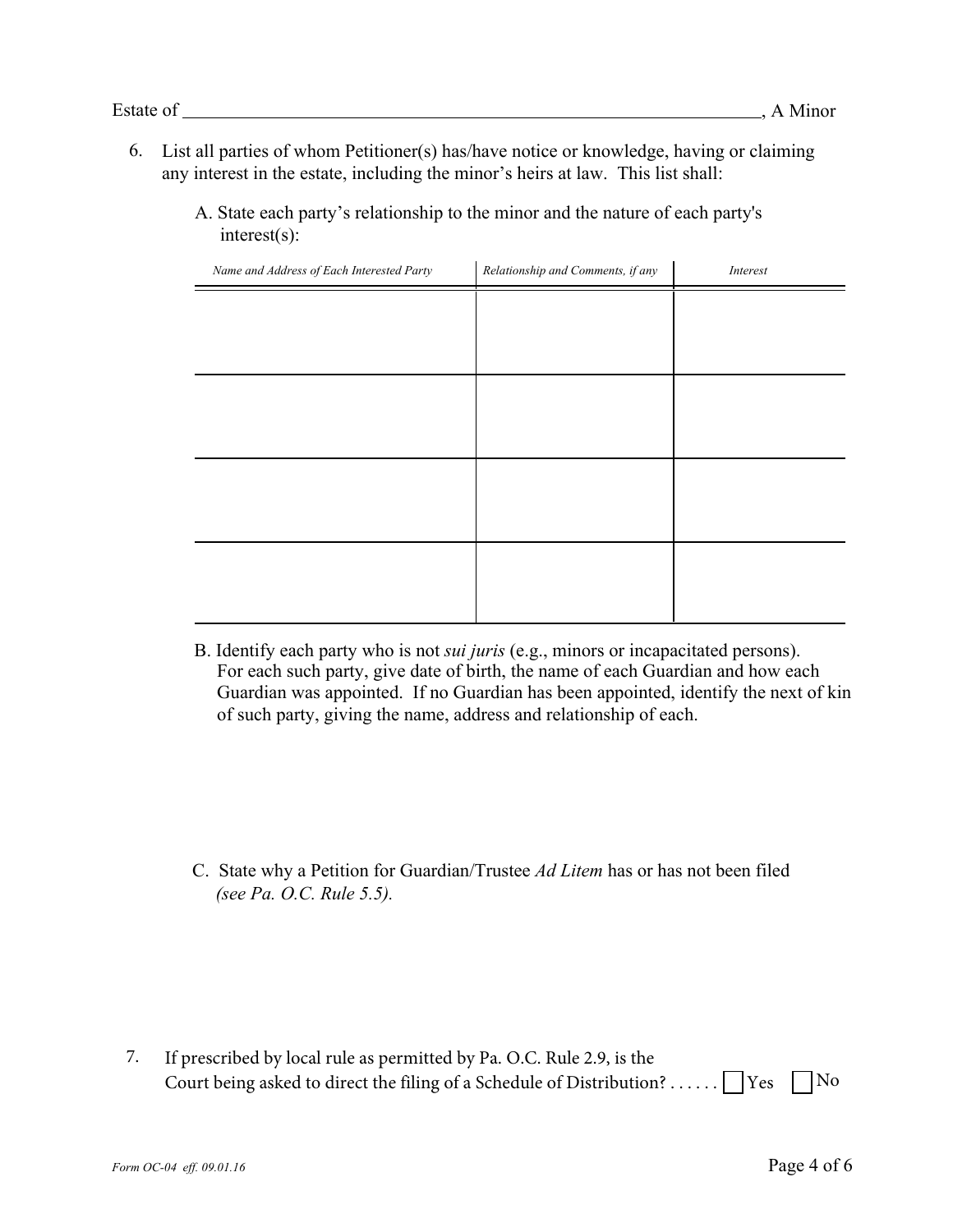Wherefore, your Petitioner(s) ask(s) that distribution be awarded to the parties entitled and suggest(s) that the distributive shares of income and principal (residuary shares being stated in proportions, not amounts) are as follows:

|                                     | A. Income:              |                                                                                                          |
|-------------------------------------|-------------------------|----------------------------------------------------------------------------------------------------------|
|                                     | Proposed Distributee(s) | Amount/Proportion                                                                                        |
|                                     |                         |                                                                                                          |
|                                     | B. Principal:           |                                                                                                          |
|                                     | Proposed Distributee(s) | Amount/Proportion                                                                                        |
|                                     |                         |                                                                                                          |
|                                     |                         |                                                                                                          |
|                                     |                         | Submitted By:<br>(All petitioners must sign. Place additional<br>signatures on attachment if necessary): |
| Corporate Fiduciary (if applicable) |                         |                                                                                                          |
| Name of Corporate Fiduciary         |                         | Name of Petitioner                                                                                       |
|                                     |                         |                                                                                                          |
| Name of Representative and Title    |                         | Signature of Petitioner                                                                                  |
| Signature of Officer/Representative |                         | Name of Petitioner                                                                                       |
|                                     |                         |                                                                                                          |

Signature of Petitioner